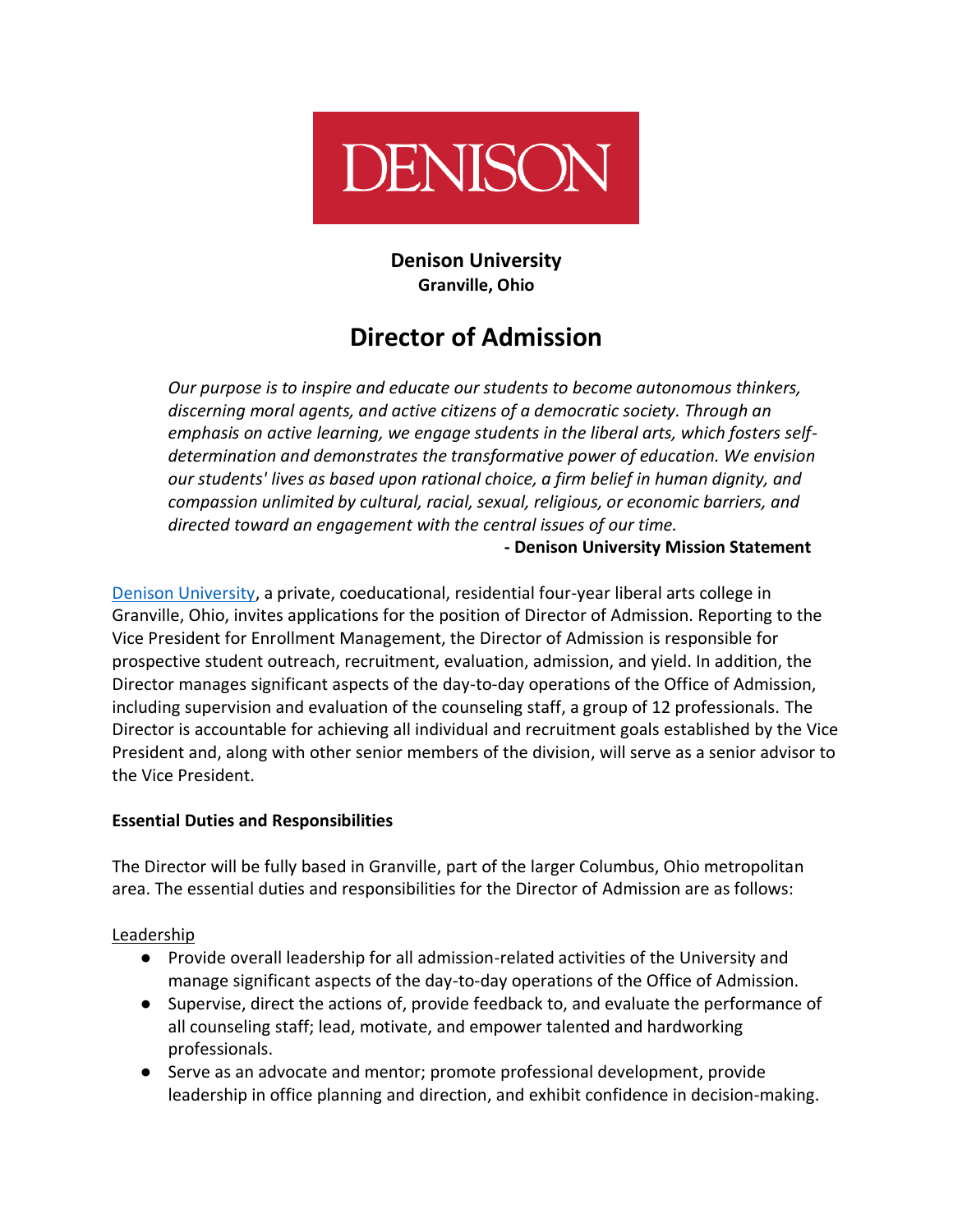- Promote and continue to foster a highly relational, customer-service-oriented culture.
- Contribute to building an enrollment management culture that exemplifies ethical decision-making, diversity of thought, strategic risk-taking, and creativity.

#### Data-driven Strategy Development

- Work in concert with the Vice President for Enrollment Management to establish strategic, holistic, and data-driven divisional policies and processes that further the goals of the University.
- Participate in institutional planning and policy development regarding enrollment and student retention.
- Develop reports, write executive summaries, and provide data-driven guidance for all aspects of student recruitment programs and initiatives.
- Work collaboratively and strategically as part of a team-oriented management group within the division; collaborate with the Director of Financial Aid to ensure smooth and coordinated admission and financial aid processes.
- Develop and execute strategies to engage counselors, alumni, family, and friends of the University.
- Meet individual and overall application and enrollment goals as defined by the Vice President for Enrollment Management.

## Relationship Building

- Build strong, collegial relationships with other campus and external constituents to ensure a seamless recruitment, admission, and enrollment experience for new students.
- Travel on behalf of the University for student recruitment and to promote institutional visibility.
- Comfortably participate in and lead recruitment events as the external face of Denison.
- Conduct interviews, evaluate applications, and advise students, parents, and counselors on matters related to admission and financial aid.
- Represent the University and the Office of Admission in a professional manner as a member of internal and external committees and professional organizations at local, regional, and national events, programs, and panels.
- Participate in and become familiar with the strengths of faculty-student interactions to authentically engage faculty in the recruitment process.
- Possess an understanding of the importance of athletics as part of the overall recruitment plan and effectively partner with coaches in recruitment efforts.

## **Qualifications, Skills, and Characteristics**

The successful candidate should have a bachelor's degree, with an advanced degree preferred, and experience in positions of progressively increasing responsibility. Experience in admission or enrollment management in higher education is desirable, but candidates with transferable skills from the corporate or non-profit sectors are also encouraged to apply and will receive equal consideration. Supervisory experience is preferred. A leader with demonstrated dedication to a residential liberal arts education, an appreciation for diversity and community,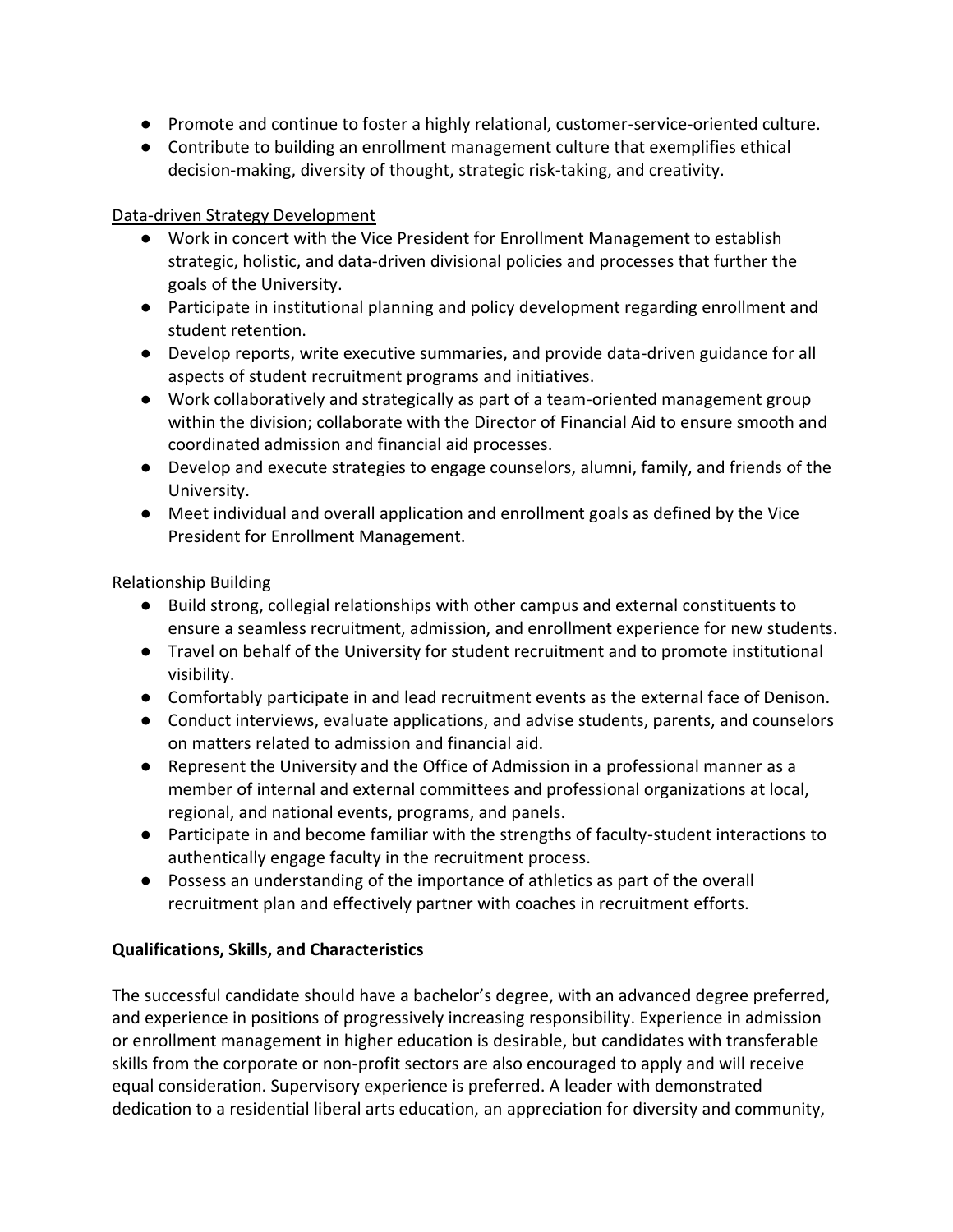the ability to work well collaboratively as well as independently, a high level of energy, and a sense of humor will be valued in the selection process.

In addition, the Director should have the following skills and characteristics:

- Strong technical skills with a demonstrated understanding of and ability to use the latest technology in recruitment and enrollment planning, ideally including experience with Slate or a comparable CRM system;
- Outstanding, demonstrated ability to collect, analyze, interpret, and utilize data to inform decision-making and creative problem-solving;
- Ability to communicate and interact with prospective students and their families from wide and diverse backgrounds, valuing diversity in the Denison community;
- Clear understanding of and ability to articulate the values and mission of a residential, liberal arts college;
- Collaborative team player with the ability to work in a high-stress, deadline-driven environment; able to infuse daily work with levity and balance; and able to achieve and celebrate success;
- Clear and direct management style, able to meld individual strengths into an outstanding team culture;
- Strong presentation, written, and verbal communication skills; outstanding listener with strong relational skills;
- Ability and commitment to maintain the highest degree of confidentiality; and
- Demonstrated experience motivating and directing the actions of others.

## **Denison University**

An independent, residential liberal arts institution of approximately 2,300 undergraduates and an endowment in excess of \$1.2 billion, Denison is a community of intellectual peers, invested professors, and life-long friends from across the country and around the world. Led by [President Adam Weinberg,](https://denison.edu/campus/president/adam-s-weinberg) Denison offers a rich, deep, and pragmatic education in the natural sciences, humanities, social sciences, and fine arts; its purpose is to inspire and educate students to become autonomous thinkers, discerning moral agents, and active citizens of a democratic society.

Beyond the classroom, Denison provides transformative opportunities for the development of leadership skills, interpersonal relationships, self-awareness, and practical skills and competencies by offering more than 160 student organizations, as well as a rich performing arts program and intramural, club, and varsity athletic programs. As an [NCAA Division III](https://www.denisonbigred.com/) school, Denison is the only school in the entire Midwest to be ranked in the top 50 for the Learfield Directors' Cup Division III standings and the top 50 of the *U.S. News and World Report* rankings. The on-the-field successes and intensity of Denison scholar-athletes are matched by their work in the classroom.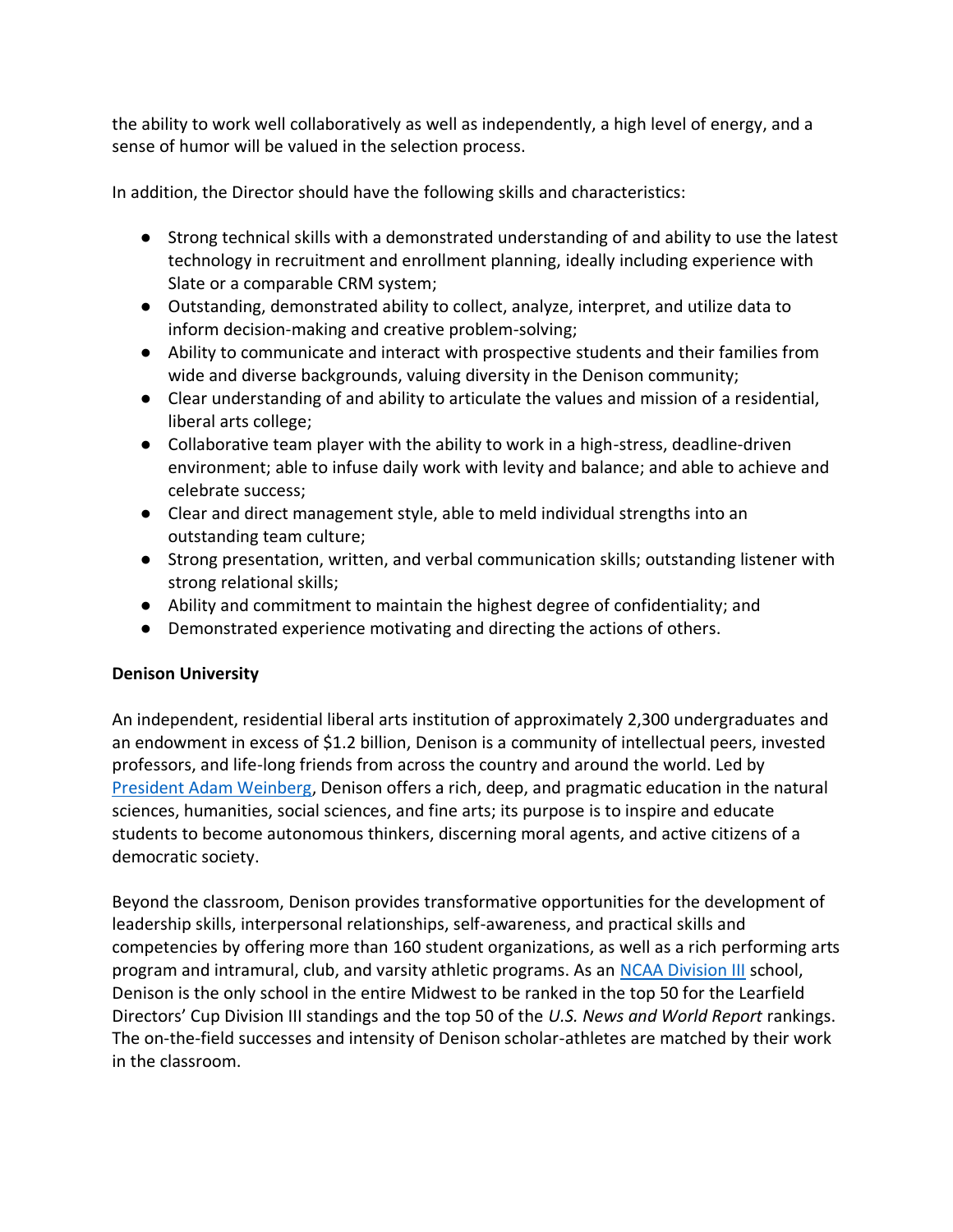The Denison community thrives through the strong relationships that are formed among students and members of the faculty and staff. Built on a foundation of prestigious academics and lasting relationships, Denison creates [pathways](https://denison.edu/academics/curriculum) for students to quickly make friends, find mentors, and become engaged in the classroom and across campus. Each year, they join together to celebrate their connections and the richness of a diverse campus community at [annual events](https://denison.edu/campus/get-involved/denison-traditions) such as D-Day, Gala, Culture Jam, and Aestavalia. Through an emphasis on active learning, Denison engages its students in the liberal arts; graduates are educated to be curious, resourceful, and reflective[. Denison Forward](https://denison.edu/campus/denison-forward) reflects the University's broad commitment to inclusion, diversity, equity, and antiracism (IDEA), which launched in January 2020.

Students at Denison hail from all 50 states and 47 countries, with 80 percent of the students coming from outside of the state of Ohio. Students have an intense interest in the world around them, with most pursuing study or internship options abroad, while 16 percent of the students are international. In addition, 17 percent of the student body are first-generation college students and 21 percent are domestic students of color. Denison's message has consistently and increasingly resonated with prospective students; in 2022 over 12,000 students applied and 22 percent of those were admitted to the University.

For more information on Denison, visit [denison.edu.](https://www.denison.edu/)

#### **Granville, Ohio**

Denison University overlooks the town of Granville — a lovely New England-esque community of about 5,000 people. Routinely named one of the most beautiful towns in Ohio and immediately adjacent to the campus, Granville offers charming shops, restaurants, and a Saturday morning farmer's market to explore. This is a community, more than just a place to live, with events like the Candlelight Tour, Fourth of July festival and fireworks, September Bluesfest, weekly concerts, and polo games on the grounds of the nearby Bryn Du Mansion, giving the community places to meet and get to know one another. The school system is excellent and enjoys the support of parents and the community. Granville provides a beautiful and safe community in which to live and learn, with all the big-city energy of Columbus nearby.

#### **Columbus, Ohio**

Just 25 minutes from campus by car, Columbus, the state capital of Ohio, offers one of the nation's most vibrant and technologically sophisticated cities, with access to cultural activities, great restaurants, local breweries, professional sports, shopping, and worship. Columbus is the nation's 14<sup>th</sup> largest city, with a diverse population of over two million people. Home to some of the largest companies in the world, including L Brands, Abercrombie & Fitch, Lane Bryant, Wendy's, Cardinal Health, and Nationwide Insurance, Columbus attracts top national and international talent. While some employees of the University live in Granville, an increasing number choose to reside in the urban or suburban centers of Columbus.